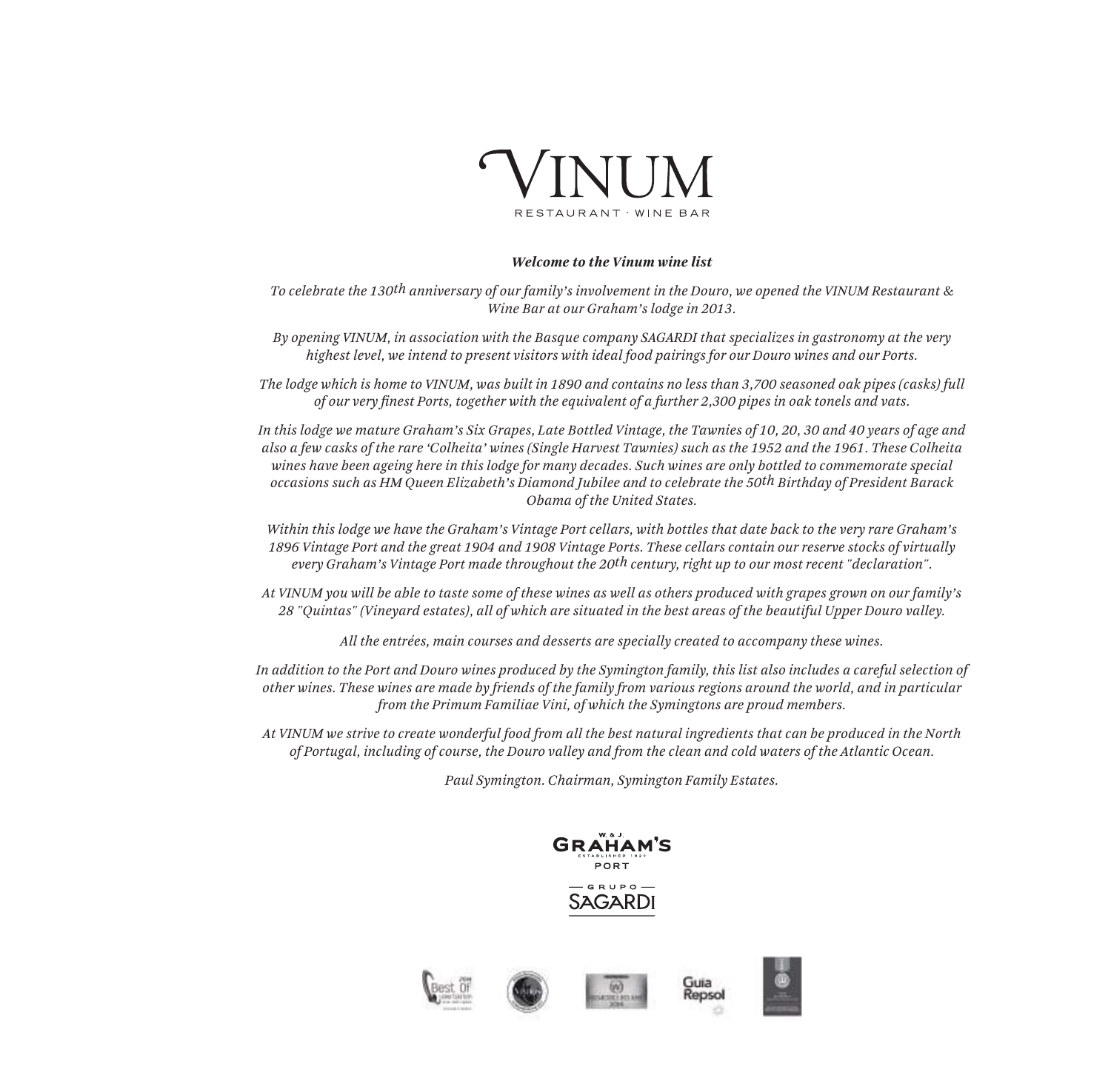# THE WINES AT VINUM

#### *We begin with Douro wines, our home vineyards.*

*We offer the wines produced by the Symington family, such as those from the legendary Quinta do Vesuvio, one of Portugal's greatest vineyards. We also list the wines produced by Prats & Symington, a joint venture between the Symington family and the Prats, a renowned Bordeaux wine making family. Since 2000 this partnership have been making some of the Douro's finest red wines, in particular Chryseia, the first Portuguese wine ever to be listed in the Wine Spectator's top 100 wines of the world.*

The Altano wines are also listed, coming from the historic Quinta do Ataíde in the remote Vilariça valley. Most of Ataíde's lovely vineyards were planted in the early 1980's, so the vines are now some 30 year's old and are producing wonderful fruit. We would like to highlight in particular the Altano Quinta de Ataíde 'BIO' wine made from organically farmed vineyards. This wine is typical of the New Douro wine style that *is achieving such success around the world.*

*The wines from the Douro valley are produced from a wide selection of indigenous and traditional grape varieties. The Touriga Nacional and Touriga Franca stand out for their extraordinary quality, and are used in many of the red wines produced.*

*The Douro is best known for its red wines which are normally deeply coloured, full-bodied, with firm ripe tannins and are the perfect accompaniment to game and red meat dishes. In recent years the white wines from the higher lying and cooler areas of the Douro have also been recognized for their wonderful quality.*

 $\sim$ 

#### *In the second part of The Vinum Wine List*

*we present the wines from other wine producing regions in Portugal and from around the world. This list has been organized to help you with your choice of wine.*

*Since many of our visitors are from different parts of the world and possibly less familiar with Portugal's numerous wine regions, we have decided to organize the Wine List according to the style of the wine as opposed to the region.*

*We feel sure that by organizing the Wine List in this manner it will make your choice of wine easier when pairing with the dishes that you have ordered for your meal.*

*However, all the members of the VINUM team are always available to help you to make the most appropriate choice.*

 $\sim$ 

*In the third part of the Wine List we present our Ports and the wines of Madeira. We have a significant number of wines served by the glass form all sections of this wine list.*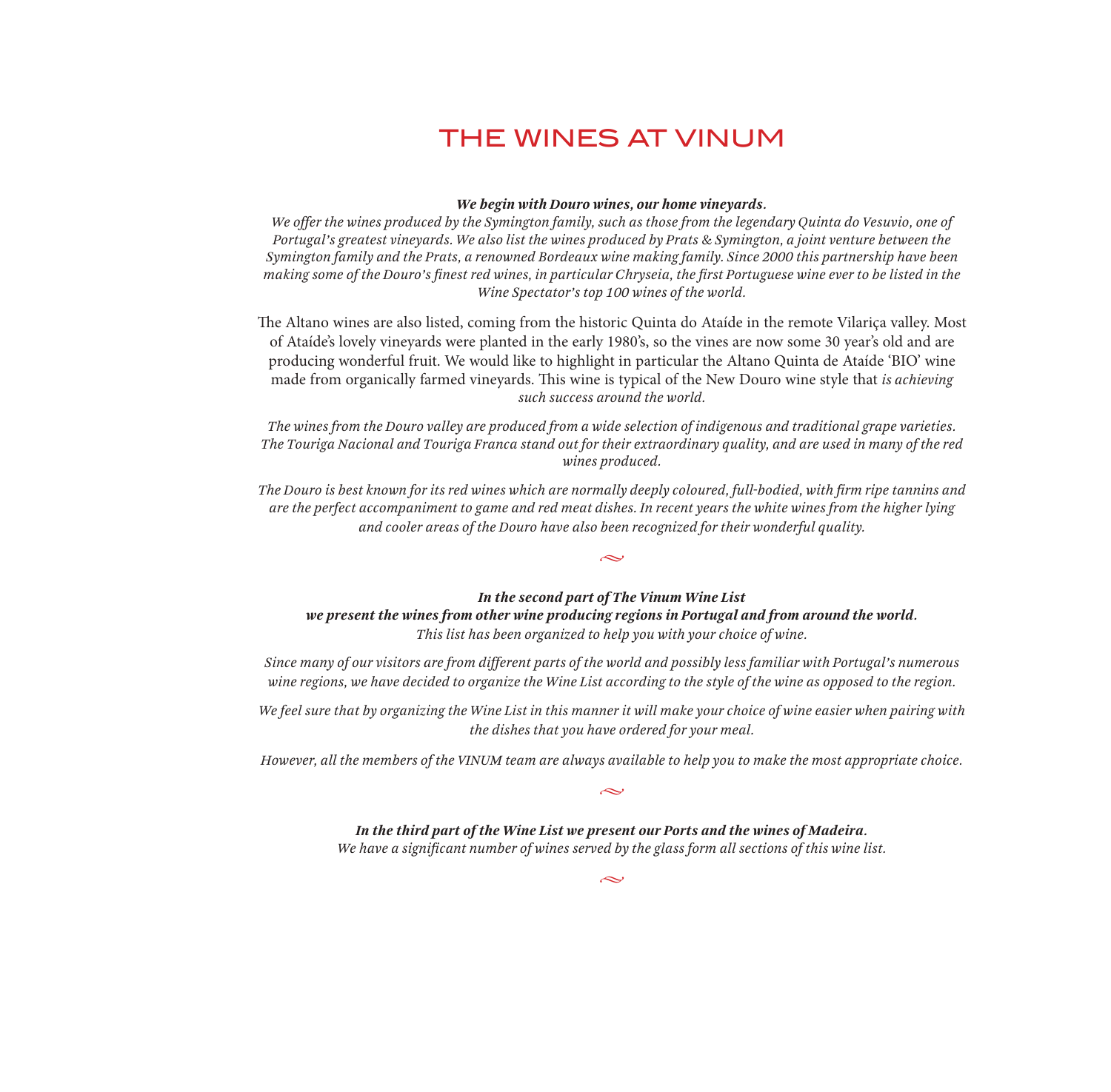# WINES BY THE GLASS

#### **CHAMPAGNE & SPARKLING**

| Brummell Brut Blanc de Blancs — <i>Burgundy</i> — 6 € Quinta da Falorca Rosé — <i>Portugal</i> —  7 € |  |
|-------------------------------------------------------------------------------------------------------|--|
| Brummell Brut Rosé — Burgundy— 6 $\epsilon$                                                           |  |

#### **WHITE WINES**

| Anselmo Mendes Contacto – DOC Vinho Verde – $6 \in$ – |  |
|-------------------------------------------------------|--|
|                                                       |  |

#### **RED WINES**

#### **PORT WINES**

| Graham's Quinta dos Malvedos Vintage 2010*. 8,50 € |
|----------------------------------------------------|
|                                                    |
|                                                    |

*\* wines with are produced by the Symington Family*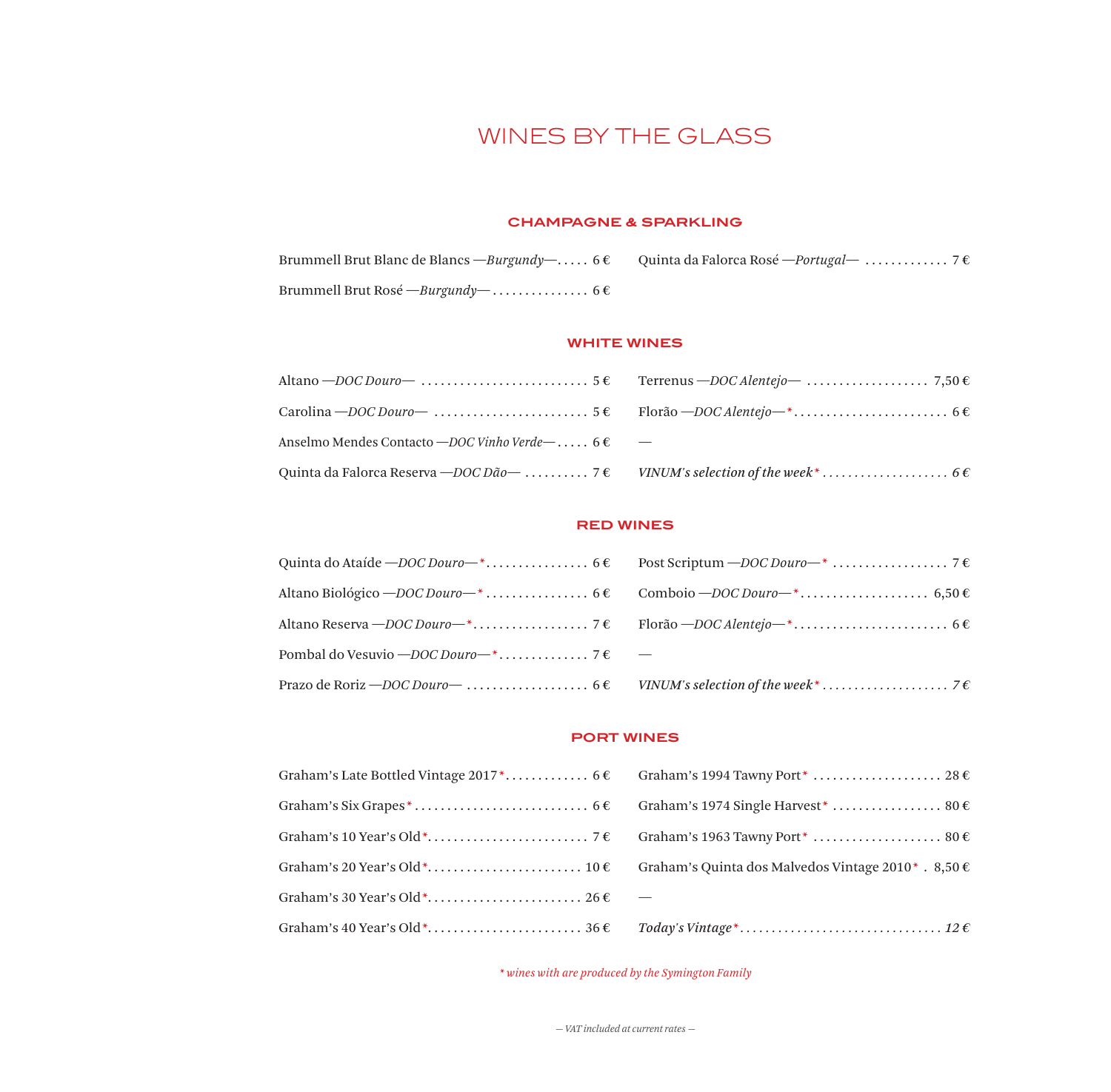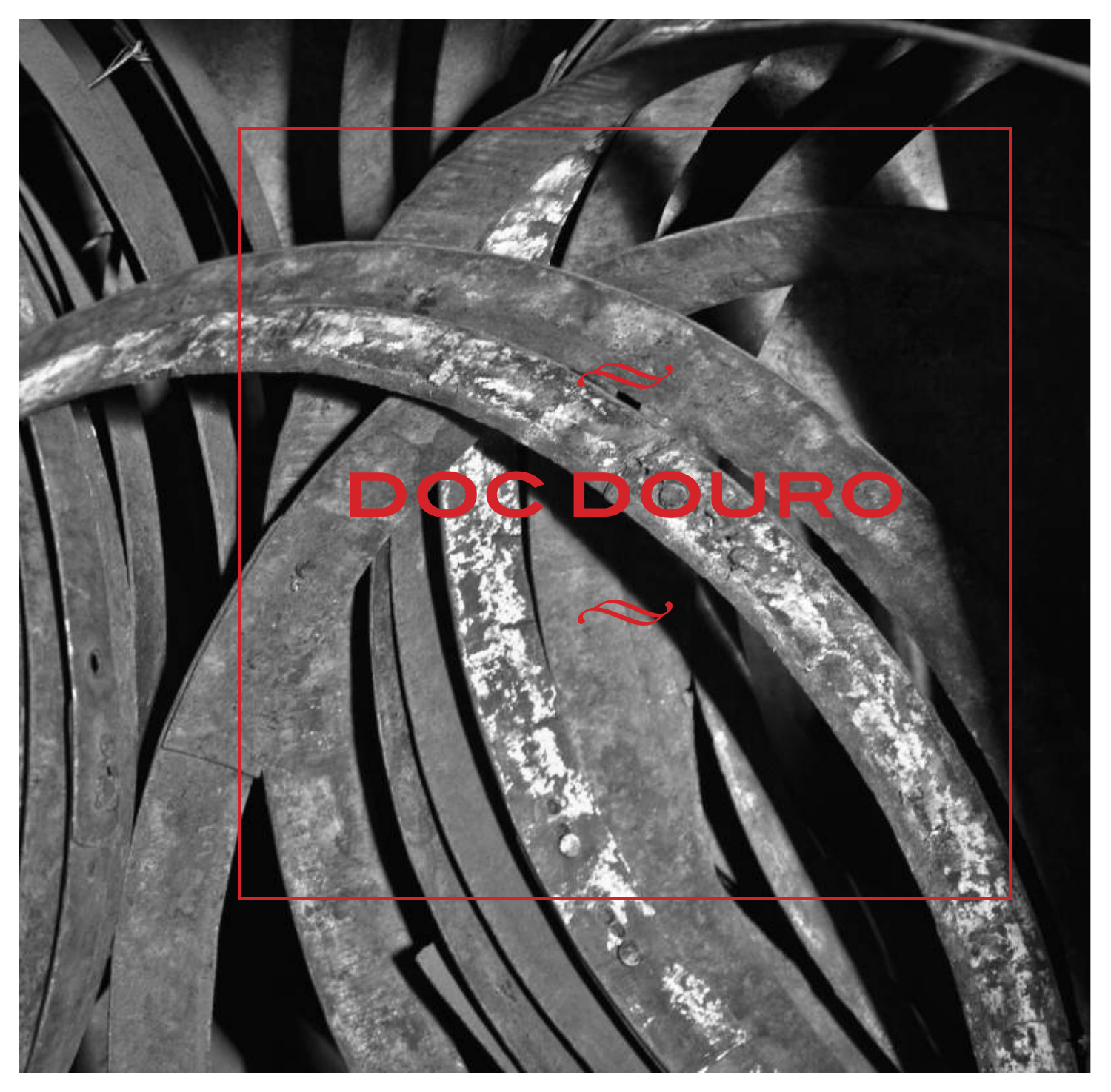# DOC DOURO WHITE

#### **WHITE VIBRANT & FRESH**

# **WHITE AROMATIC & ELEGANT**

 $\sim$ 

| $\sim$ $\sim$ |  |
|---------------|--|
|               |  |
|               |  |
|               |  |
|               |  |

#### **WHITE RICH & COMPLEX**

\* wines with are produced by the Symington Family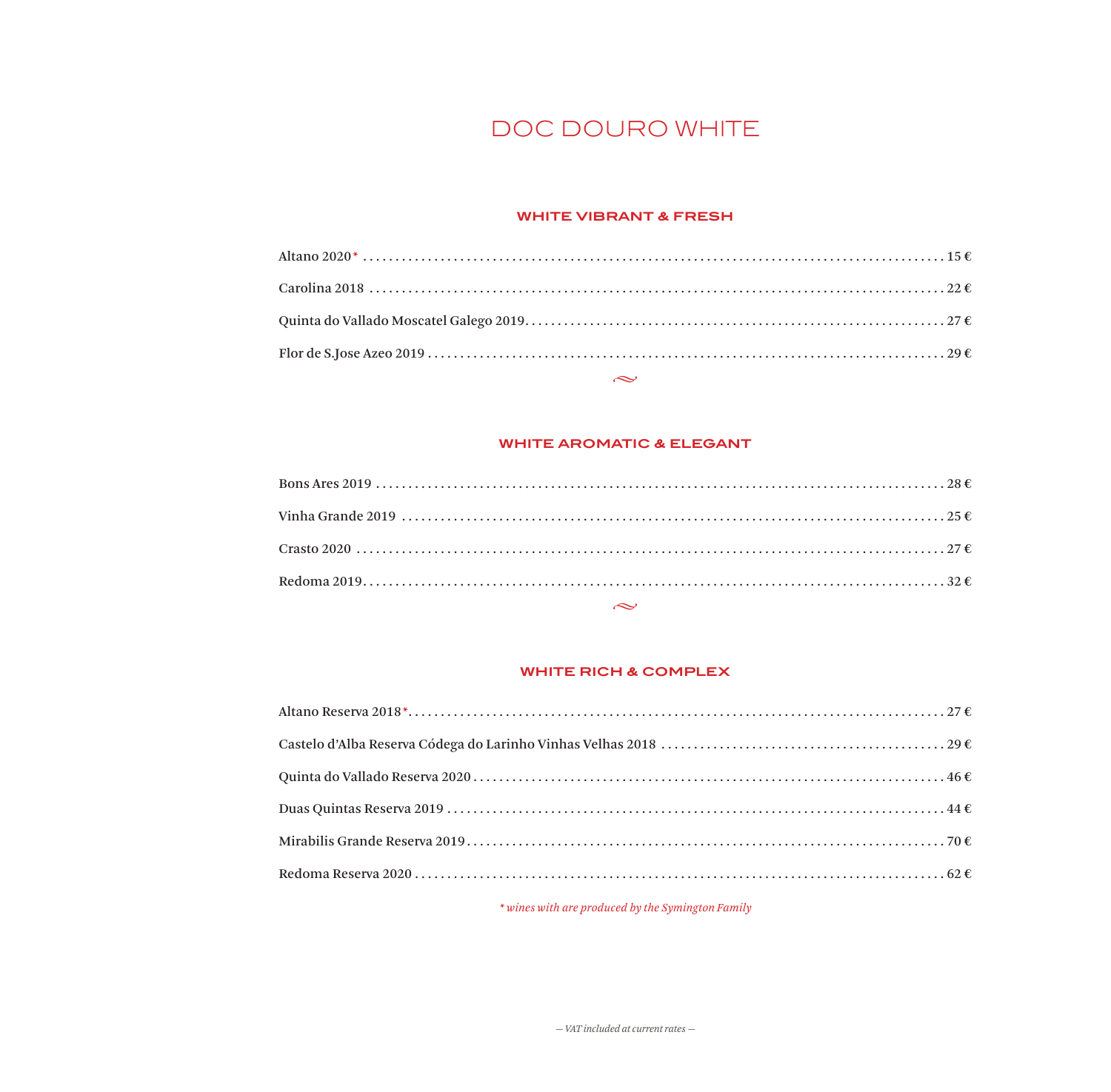# DOC DOURO RED

#### **RED FRUITY & ELEGANT**

#### $\sim$

#### **RED COMPLEX & BALANCED**

 $\displaystyle ^{\ast}$  wines with are produced by the Symington Family

 $-$  VAT included at current rates  $-$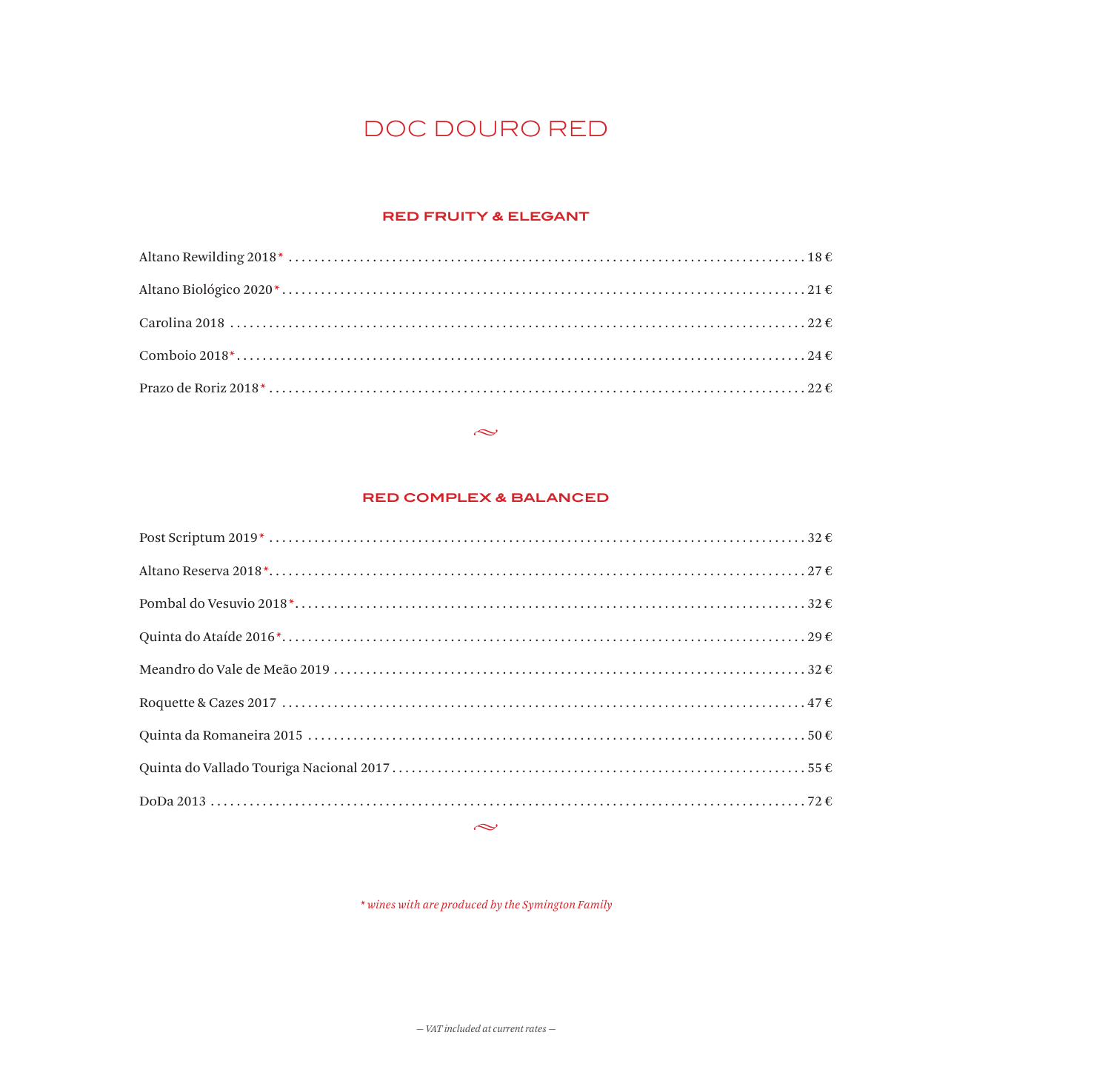#### **RED FULL BODIED & CONCENTRATED**

| $\sim$ |
|--------|
|        |
|        |
|        |
|        |
|        |
|        |
|        |
|        |
|        |
|        |
|        |
|        |
|        |
|        |
|        |

\* wines with are produced by the Symington Family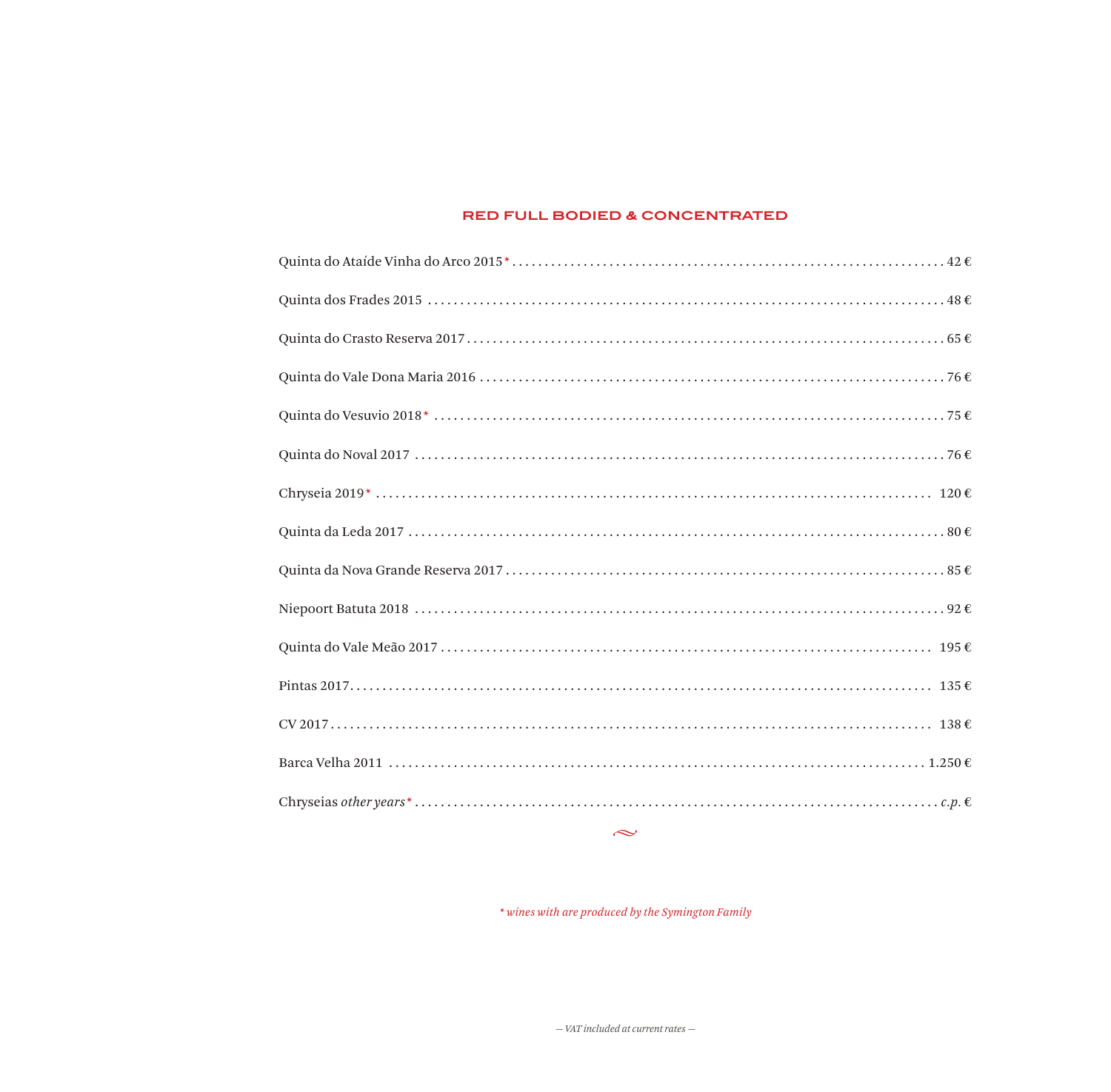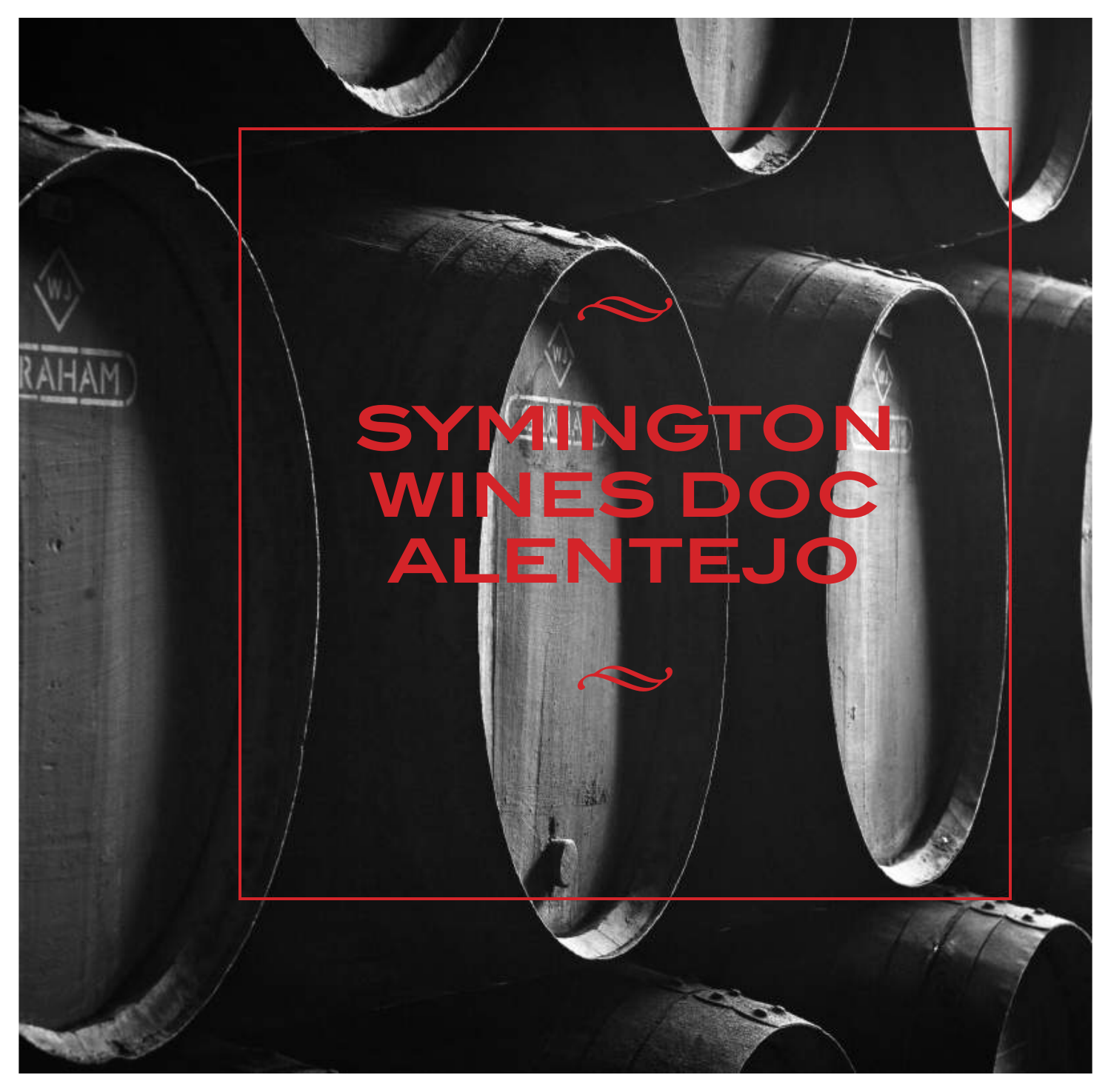## DOC ALENTEJO

#### **AROMATIC AND ELEGANT WHITE**



*— VAT included at current rates —*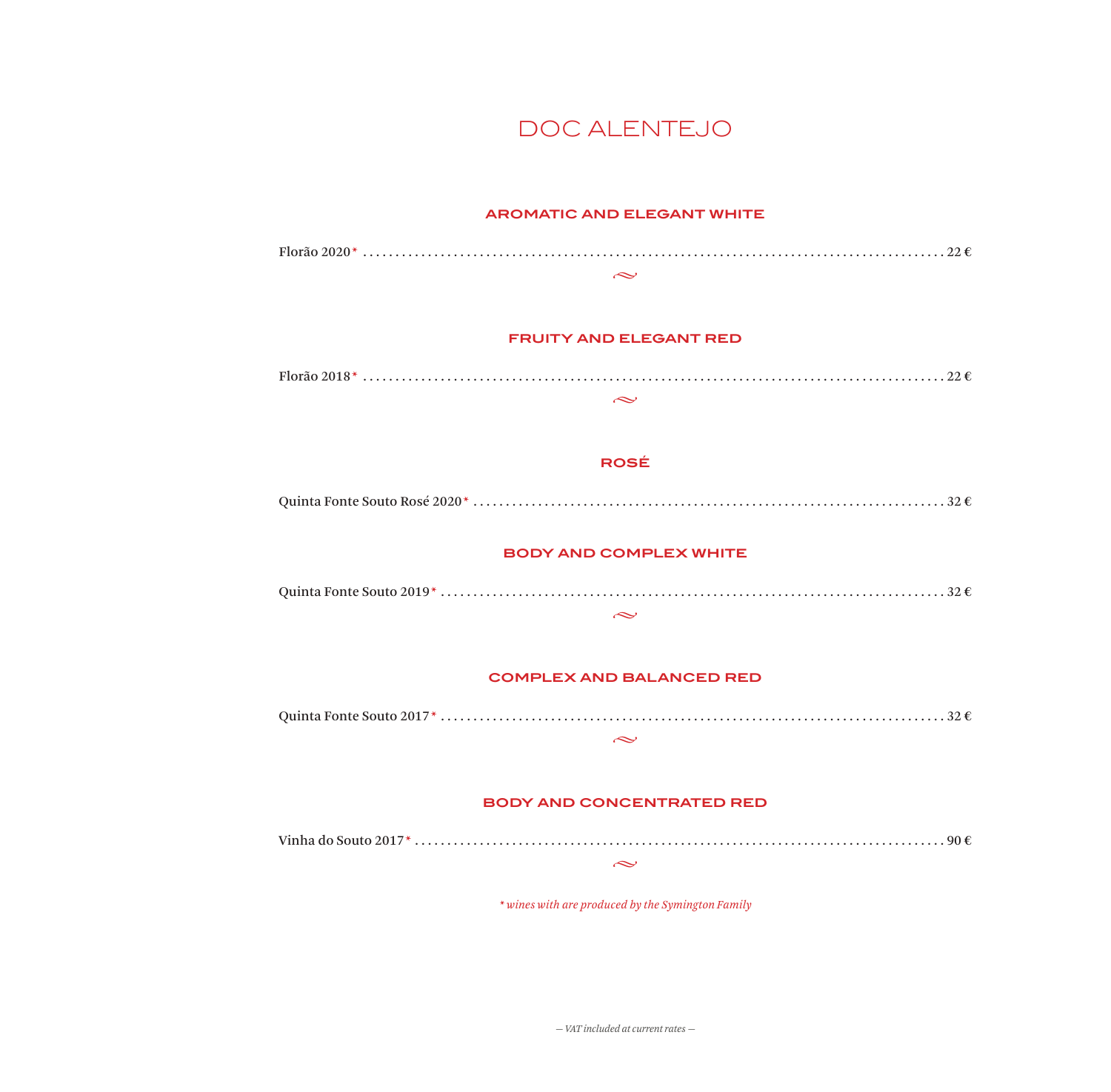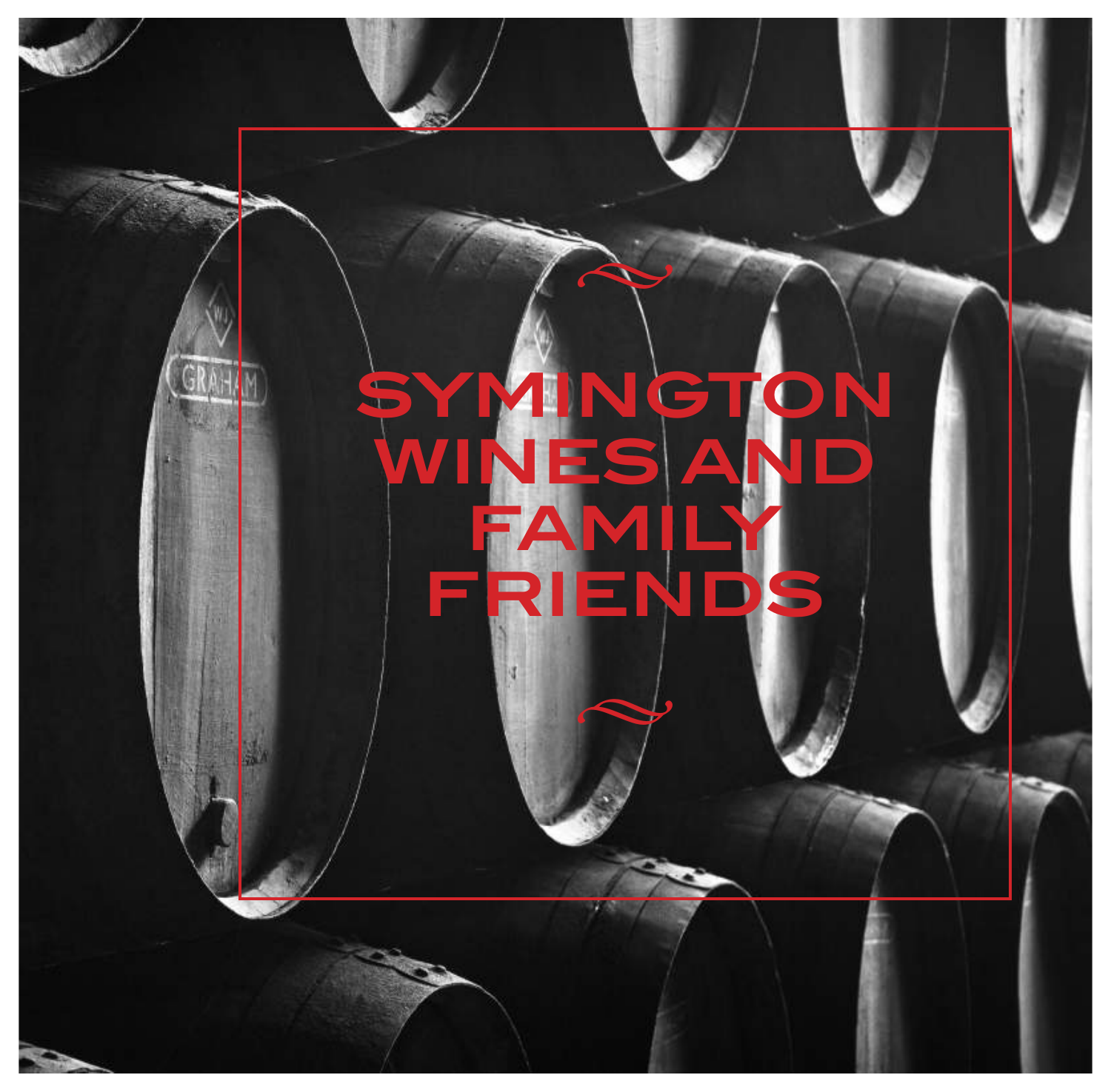# SYMINGTON WINES AND FAMILY FRIENDS

*The rest of the Vinum Restaurant & Wine Bar menu is made up of wines from wineries that are friends of the Symington family, among them the association Primum Familiae Vini - PFV.*

*The PFV is an association of some of the world's leading wine families. Membership is restricted to a maximum of 12 companies and each must be entirely family owned, with several generations of family ownership. Each PFV member must be amongst the very finest producers of their wine region and only one producer from each region is allowed. Each member must have a long-established and world-wide reputation for outstanding quality.*

*All PFV members share a passion and commitment to their respective wine regions which is virtually without parallel.* 

*The members of the PFV meet regularly at each other's homes and vineyards to exchange information and experience. Many of the younger generation of each family take the opportunity to work in another PFV member's vineyards and wineries.*

*Today, Primum Familiae Vini has 11 leading wine families as members:*

**Marchesi Antinori** *— Tuscany*

**Château Mouton Rothschild** *— Bordeaux* 

**Joseph Drouhin** *— Burgundy*

**Egon Müller Scharzhof** *— Saar, Mosel* 

**Hugel & Fils** *— Alsace*

**Champagne Pol Roger** *— Champagne*

**Famille Perrin** *— Rhone-Sul*

**Symington Family Estates** *— Douro*

**Tenuta San Guido** *— Bolgheri, Tuscany*

**Miguel Torres** *— Penedès* 

**Vega Sicilia** *— Ribera del Duero*

 $\sim$ 

*It is with great pride that VINUM lists a number of wines from PFV members.*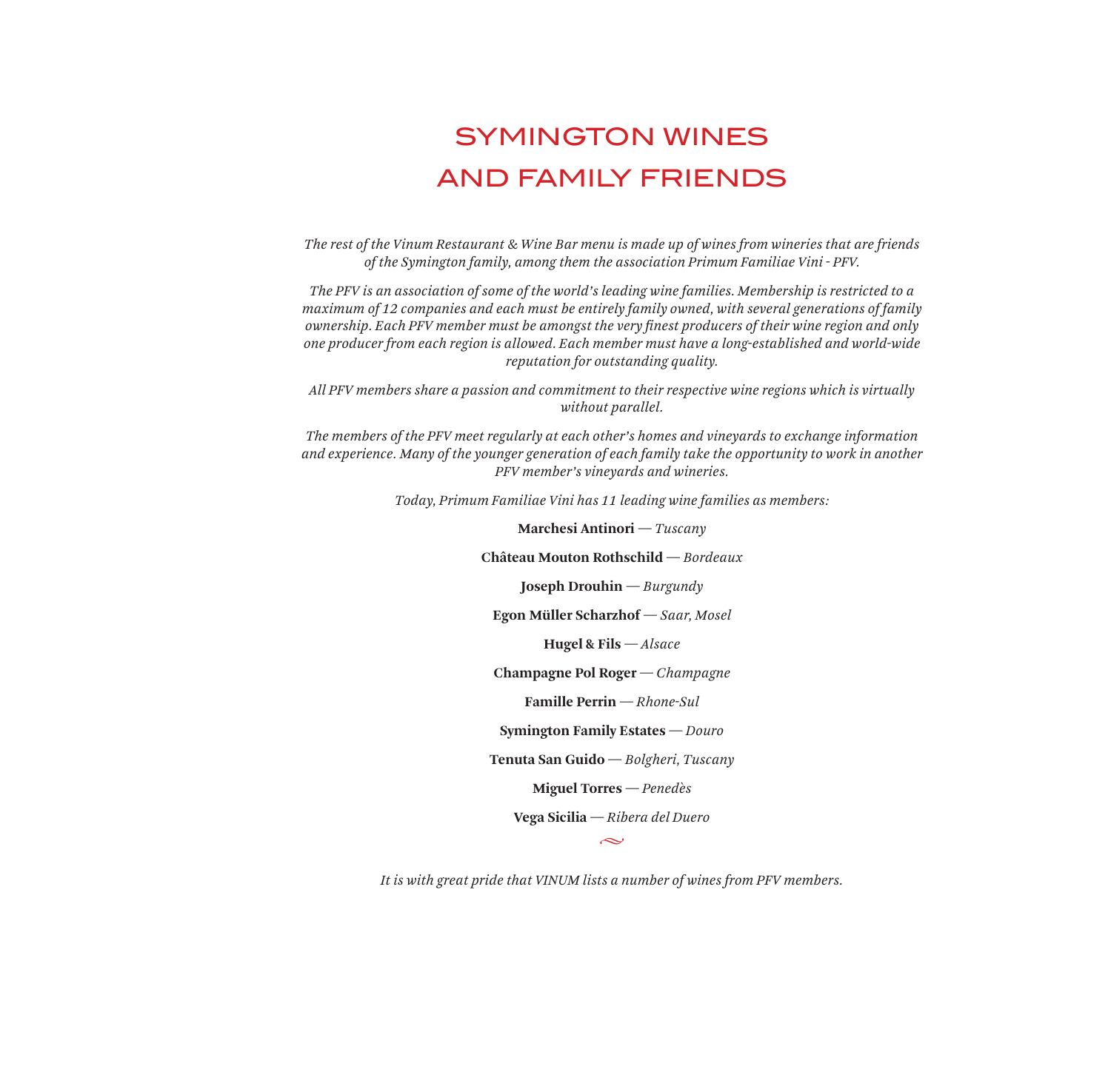# CHAMPAGNE, SPARKLING & ROSÉ

#### **SPARKLING**

#### **FRANCE - CHAMPAGNE**

| $\sim$ $\sim$ |
|---------------|

#### **ROSÉ**

| $\sim$ |
|--------|
|        |
|        |
|        |
|        |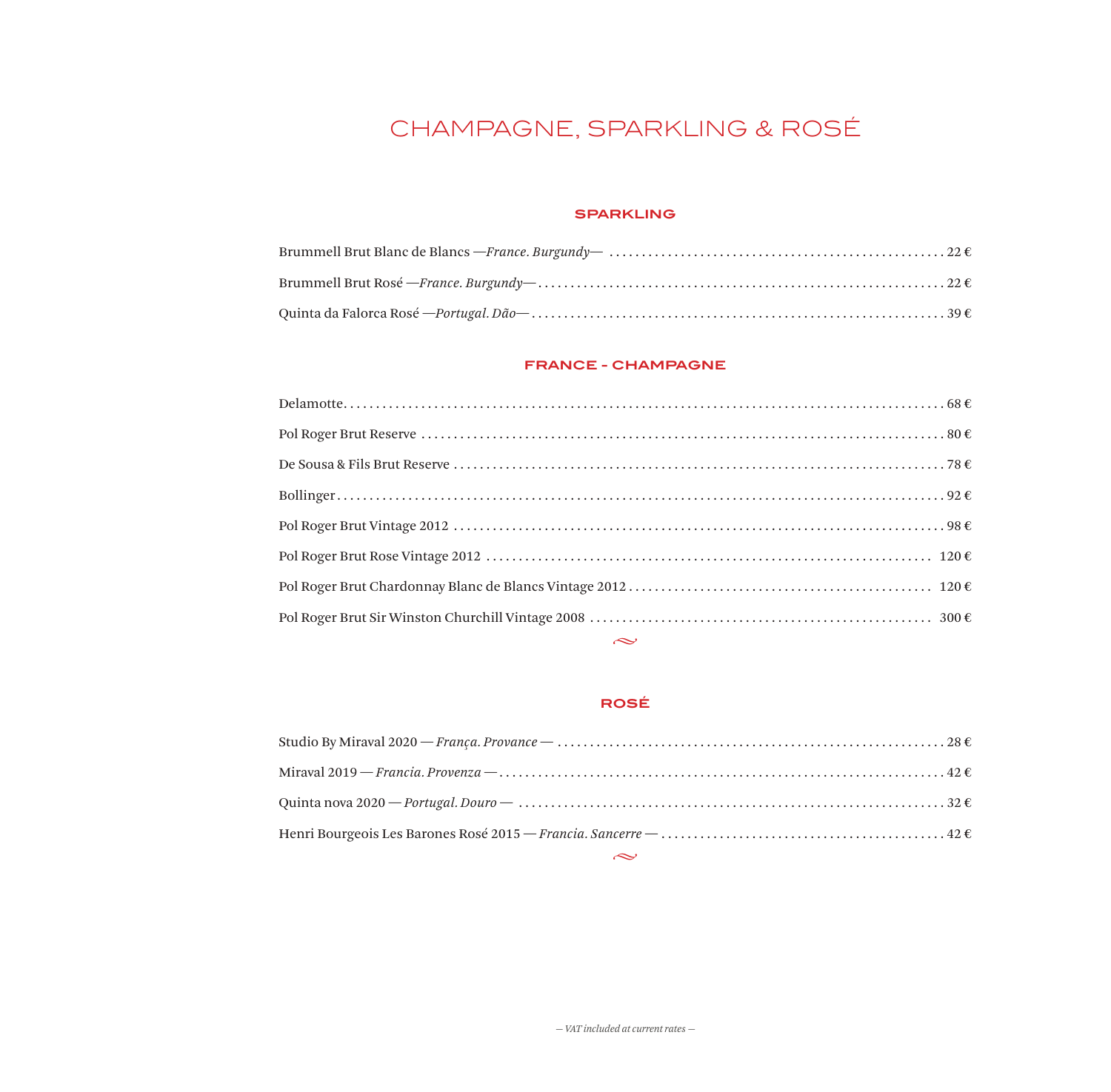# WHITE WINE

#### **WHITE VIBRANT & FRESH**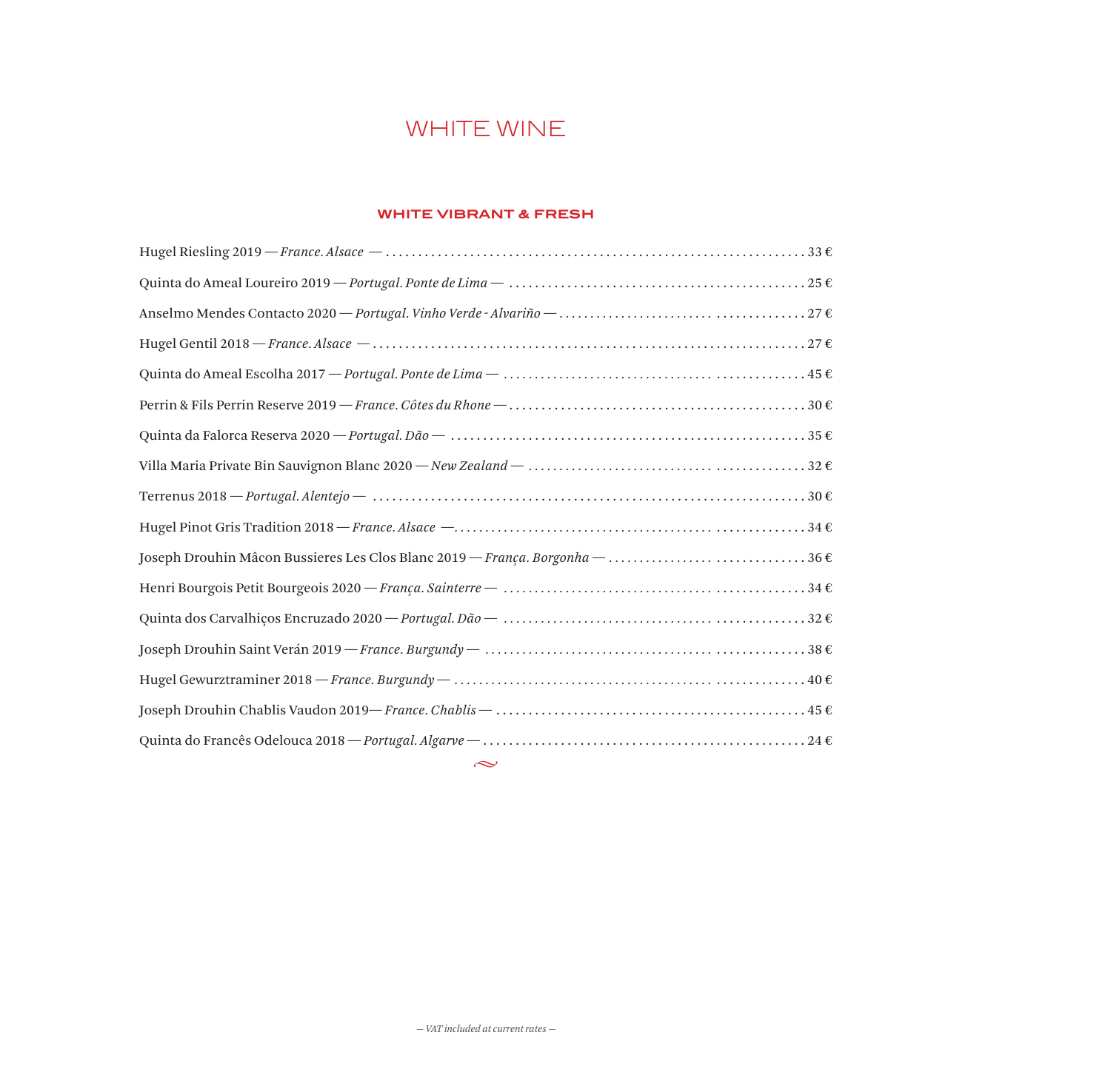#### **WHITE AROMATIC & ELEGANT**

## **WHITE RICH & COMPLEX**

 $\sim$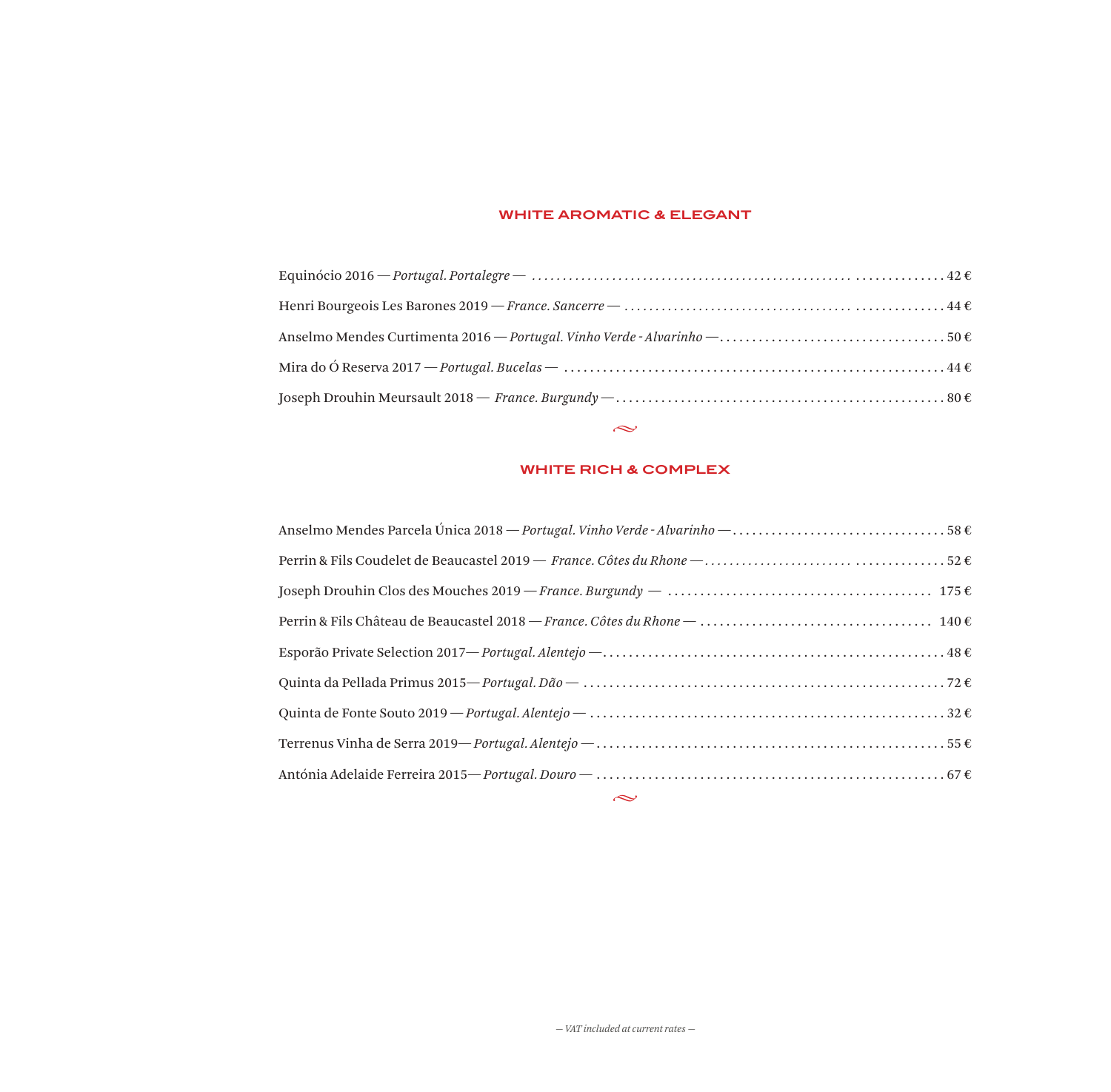# RED WINE

#### **RED FRUITY & ELEGANT**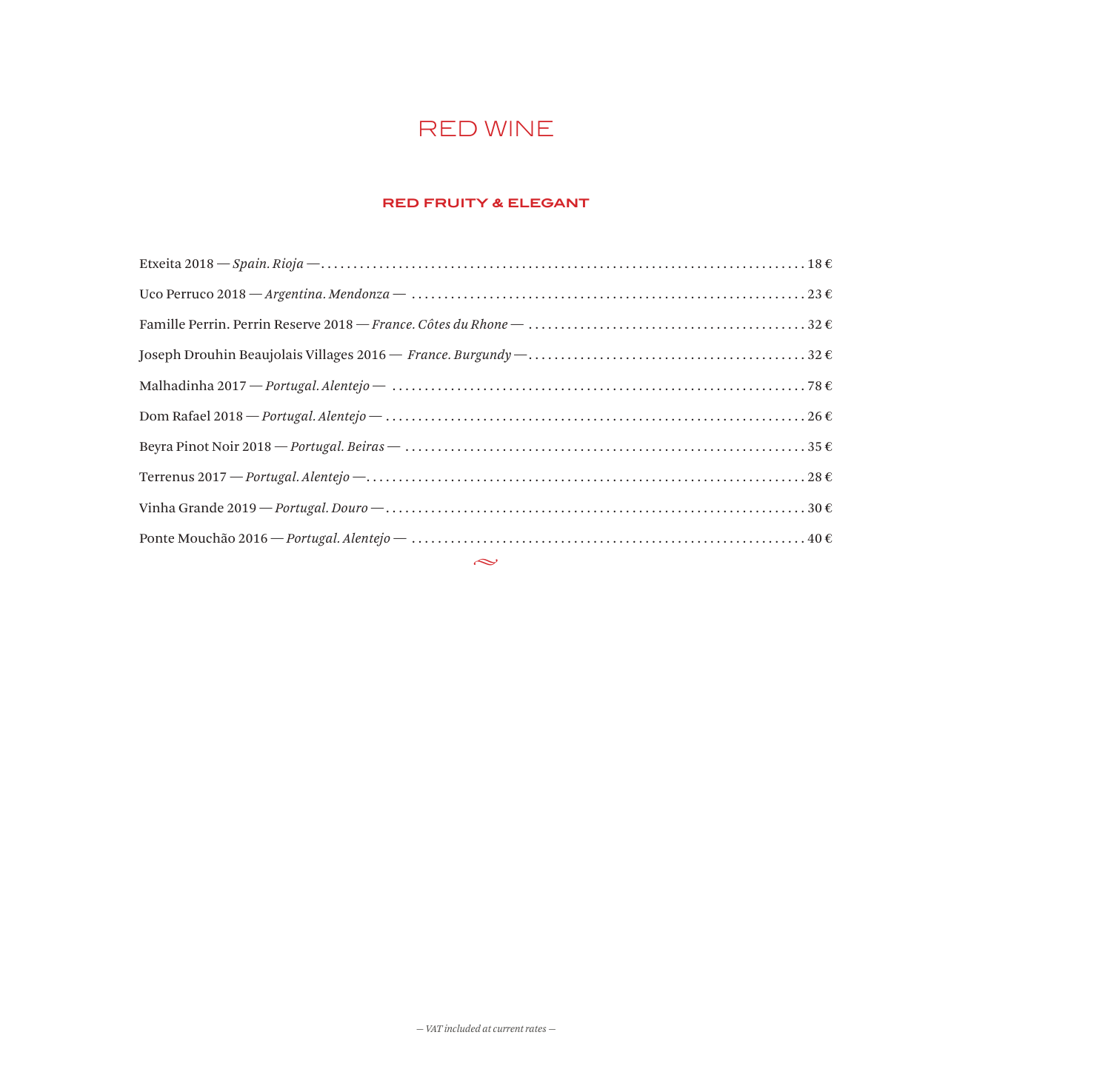#### **RED COMPLEX & BALANCED**

| $\sim$ |
|--------|
|        |
|        |
|        |
|        |
|        |
|        |
|        |
|        |
|        |
|        |

#### **RED FULL BODIED & CONCENTRATED**

| Château Mouton Rothschild (AOC Pauillac 1er Cru Classé) 2011—France. Pauillac —1.100 € |
|----------------------------------------------------------------------------------------|
|                                                                                        |
| $\sim$ $\sim$                                                                          |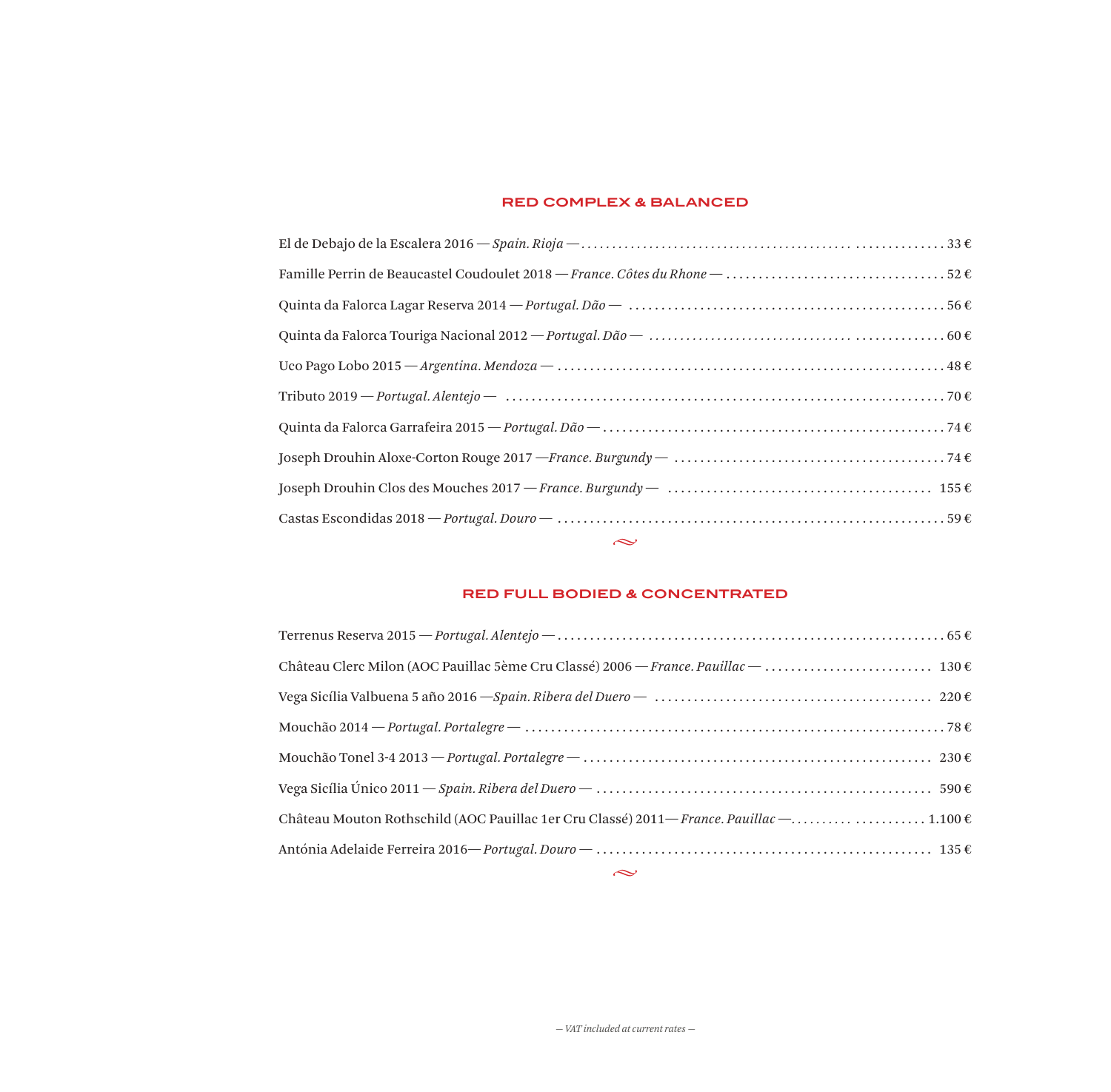# **OUR PORTS**

 $\blacktriangle$ 

 $\blacktriangle$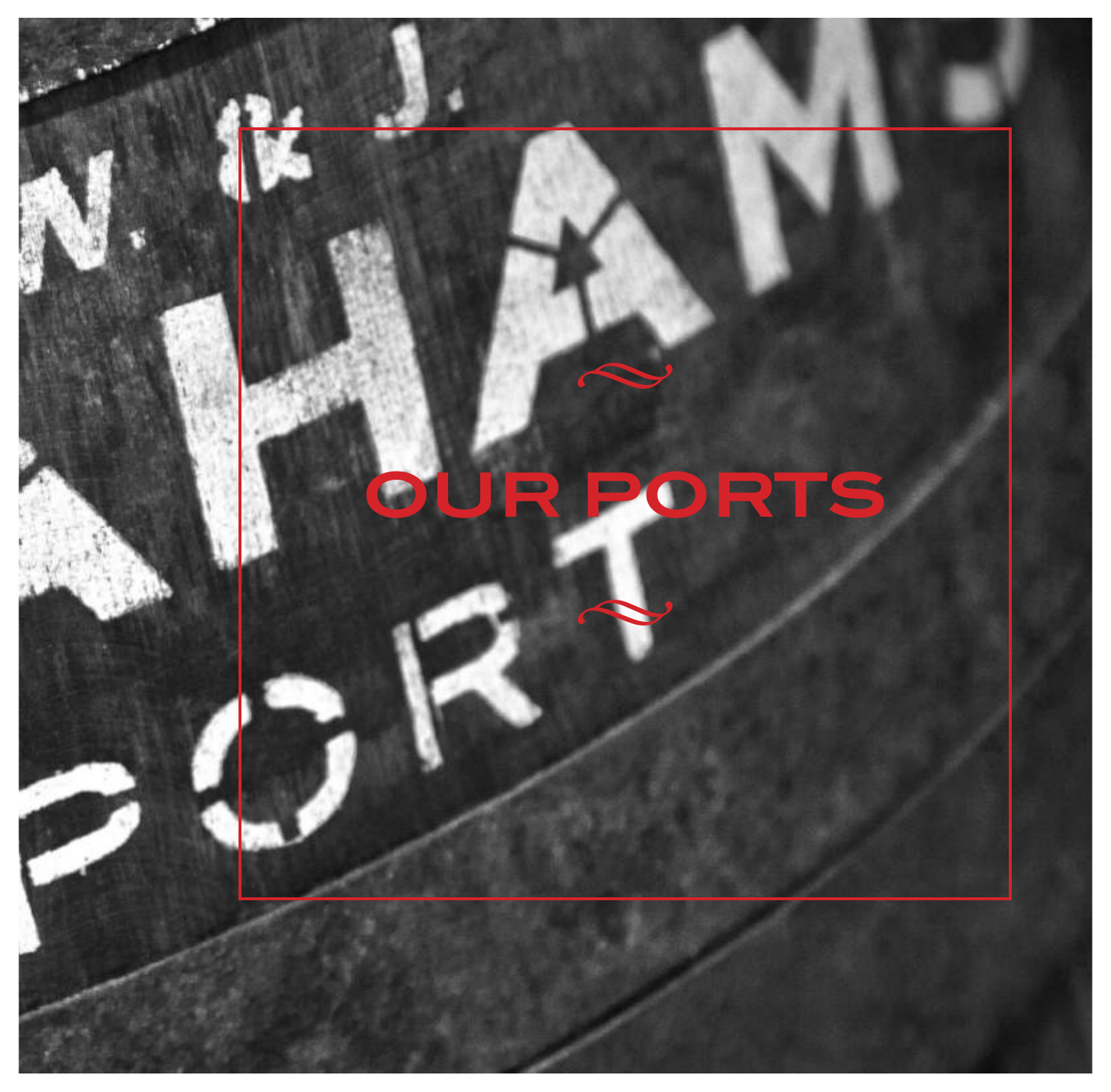# OUR PORTS

*The Symington Family have been producing the finest Ports in the Douro for over 130 years, but one of their ancestors, Beatrice Leitão de Cavalhosa Atkinson (great-grandmother of the current generation of Symingtons), was descended from one of the very first Port producers who is recorded as having shipped Port in 1652.* 

*More than three centuries of experience and tradition is incorporated in these Ports.*

*We have desserts and cheeses that perfectly match our Graham's, Dow's, Warre's, Quinta do Vesuvio and Cockburn's Ports.*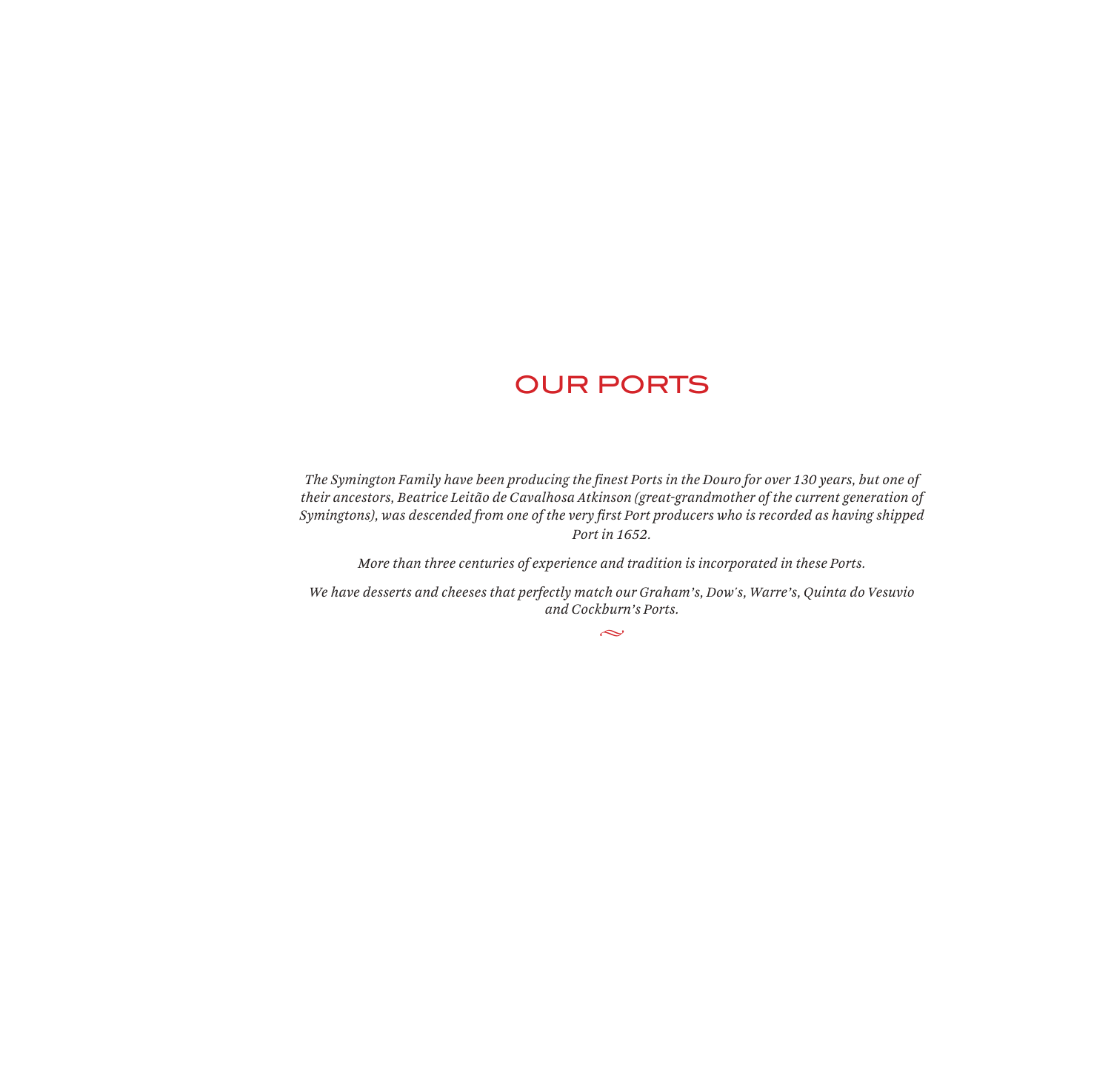## WHITE PORTS

The white grapes of the Douro produce a Fine White Port as well as a delicious Dry White Port. Dry White Ports are served chilled between 6º and 8º Centigrade and are normally enjoyed as an aperitif.

White Port & Tonic is highly popular in the Portuguese summer and is now becoming better known in many other countries. Mixing a third of Graham's Dry Port with two thirds tonic water and adding a few ice cubes, a slice of lemon and a few mint leaves, makes a very refreshing aperitif.

"Lágrima" is a traditional and rich White Port that is also excellent served chilled.

#### $\sim$

#### **Blend Series**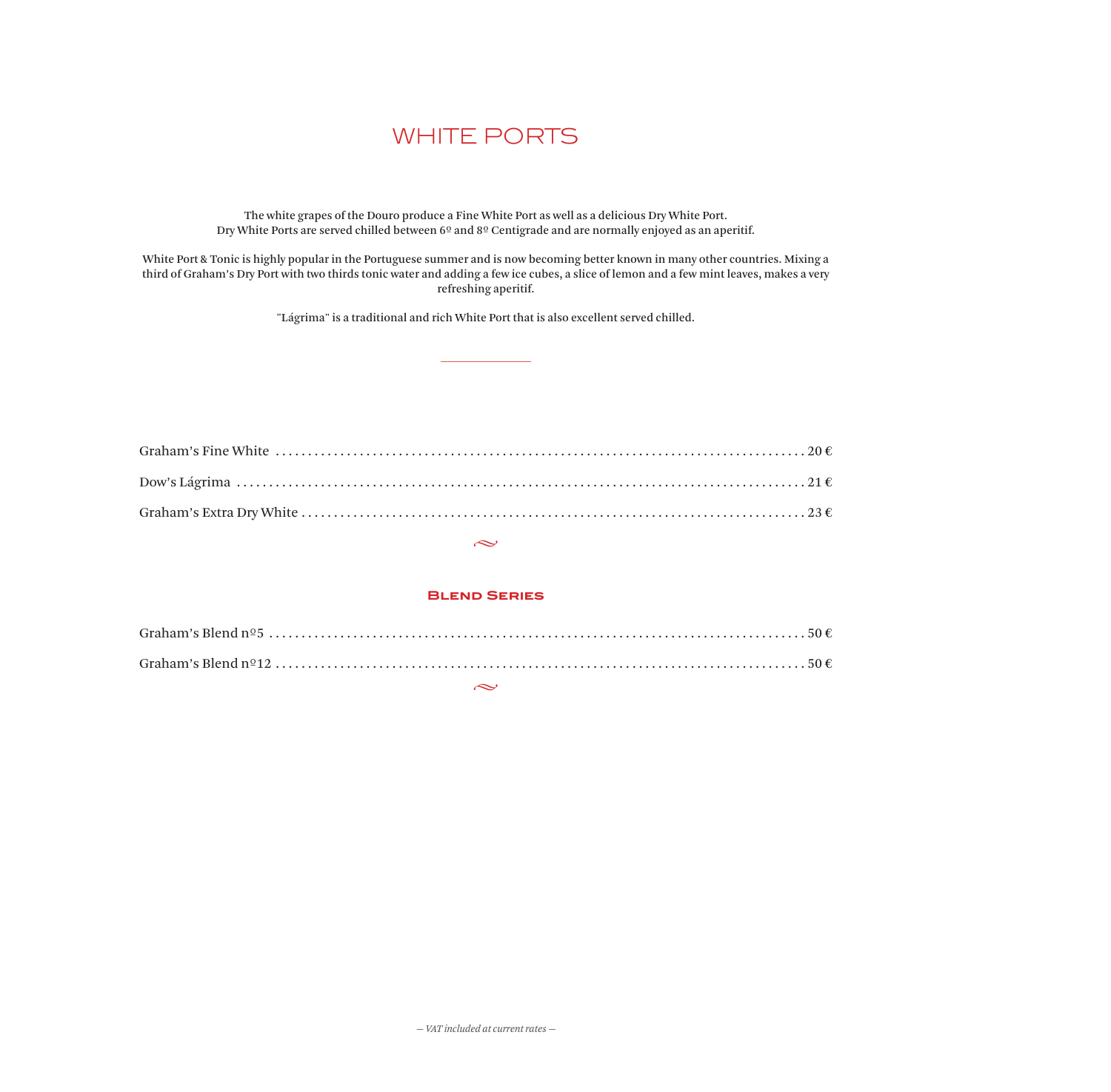# TAWNY AND COLHEITA PORTS

Aged Tawnies and Colheita Ports are aged in seasoned oak casks. Over time they gain great complexity and elegance and acquire a burnished copper colour. Key to the quality of our wines is the care given to the maintenance of the oak casks by our team of 'tanoeiros' (coopers). Our coopers know and care for every individual barrel, many of which are over 70 year's old, some are over 100 year's old.

In the Graham's tasting room, all these wines are regularly tasted and assessed in order to select the very best wines. When the Graham's tasters, led by Charles Symington, arrive at what they consider to

Colheitas are dated wines from one specific vintage and are aged in seasoned oak casks. A classic example is the Grahams 1952 that was bottled to celebrate the Diamond Jubilee of HM Queen Elizabeth II of England.

 $\sim$ 

*All Grahams Tawnies are aged here in the Grahams Lodge*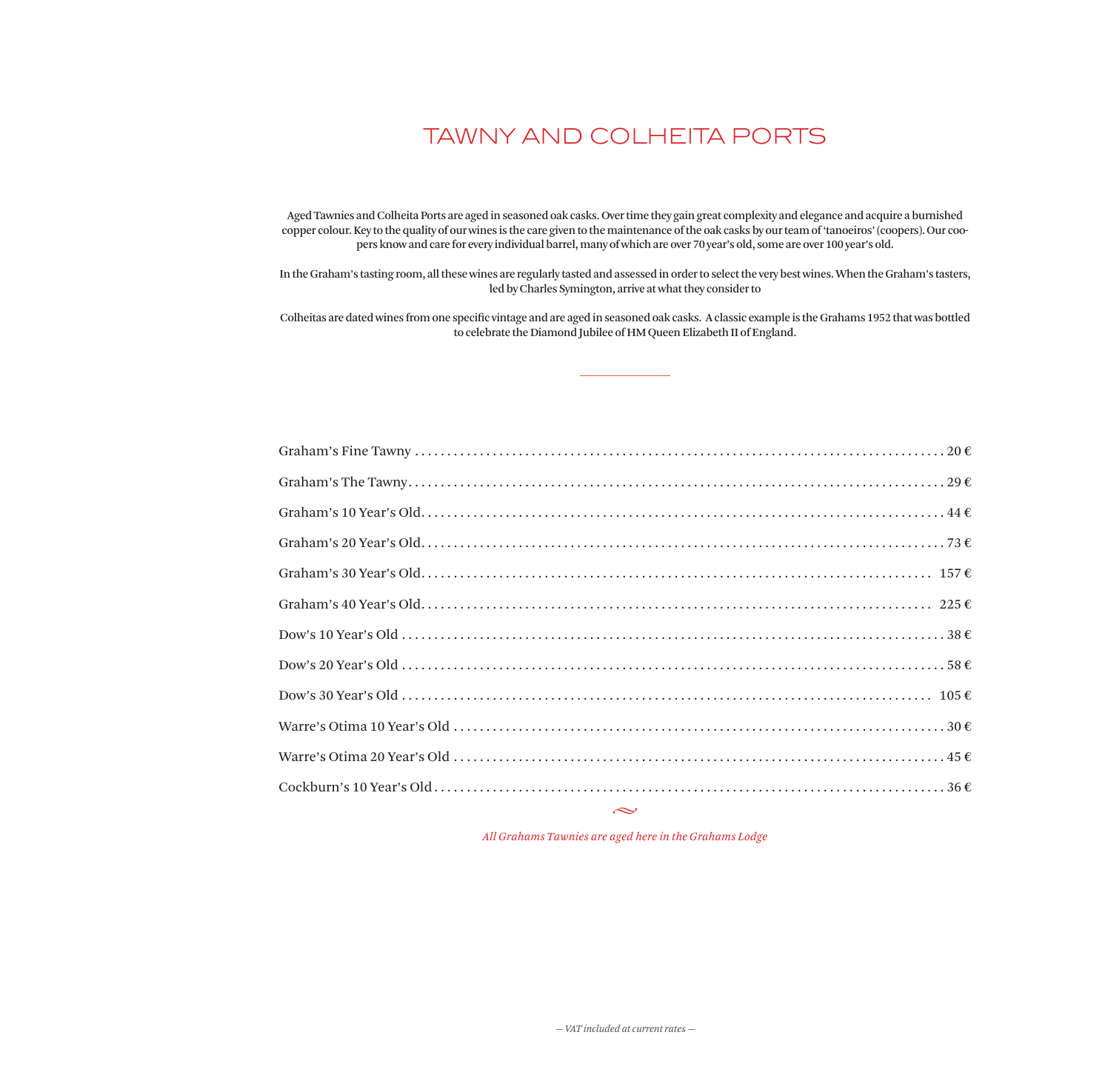# LATE BOTTLED VINTAGE AND RESERVE PORTS

Late Bottled Vintage Port and the Reserve Ports are full-bodied wines with fine red-fruit flavours, great complexity and rich purple colours. These wines are aged in seasoned oak and then bottled relatively young, and are ready to drink once they are bottled. Six Grapes is Graham's oldest brand and dates back to the mid-19th century. Some of the very finest wines produced on the Graham's Quintas are selected to produce Six Grapes. This is one of the very few Reserve Ports made from some of the same vineyards that also make the great Vintage Ports.

*— Perfect with chocolate and other rich desserts and fine cheese —*

 *— Especially blended to match chocolate —*

Warre's Late Bottled Vintage (Bottle Matured, Traditional) 2004, bottled in 2008 . . . . . . . . . . . . . . . . . . . . . . . . . . . 37 €

|--|

 $\sim$ 

*— VAT included at current rates —*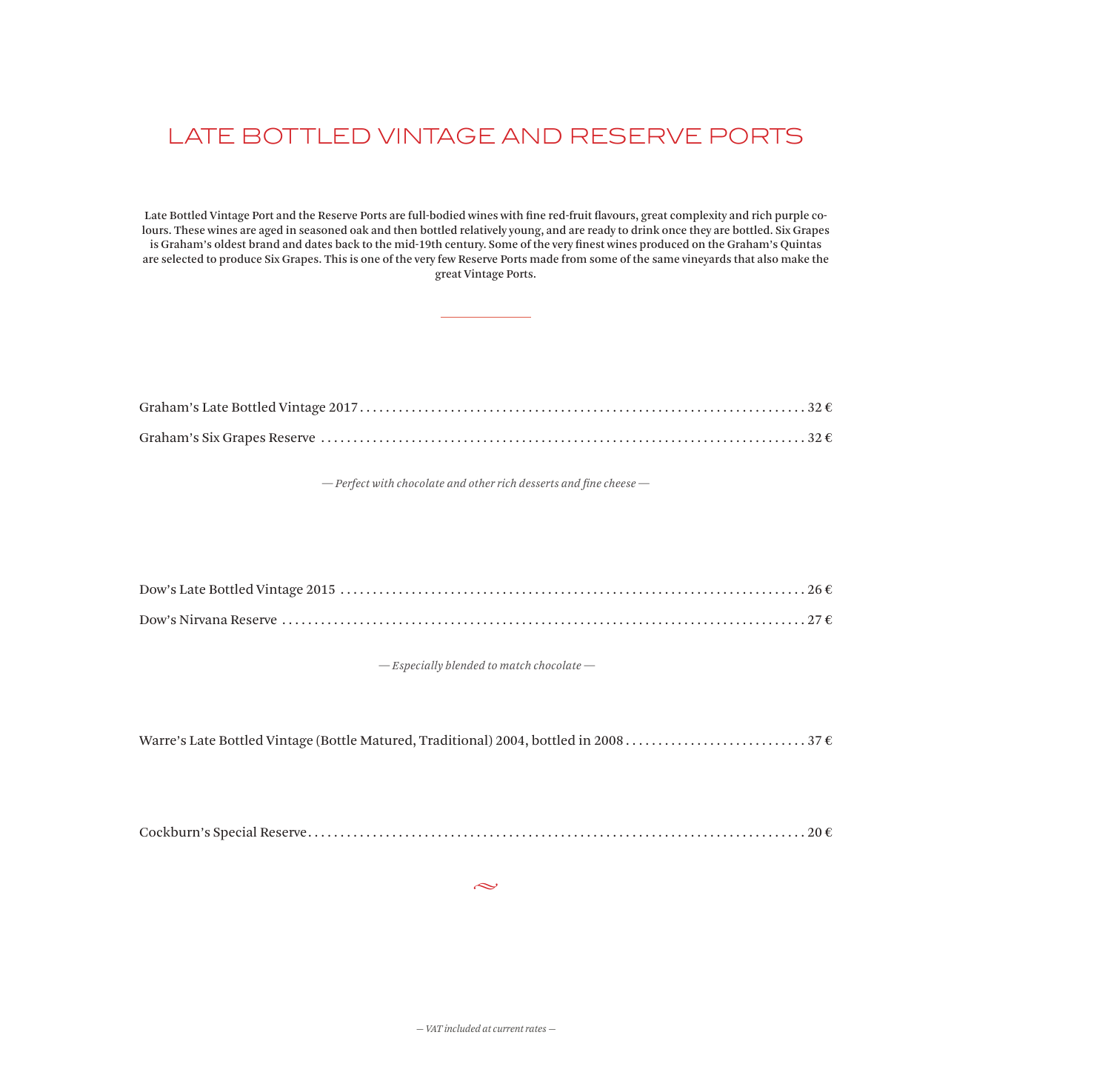

From the vineyards of Quinta das Lages, in the Rio Torto valley, this young and vibrant Reserve Port is produced from organically farmed grapes. It is a full bodied, dark, elegant and rich.

Graham's Natura Reserve . . . . . . . . . . . . . . . . . . . . . . . . . . . . . . . . . . . . . . . . . . . . . . . . . . . . . . . . . . . . . . . . . . . . . . . . . . . . . . . 35 €

 $\sim$ 

*— VAT included at current rates —*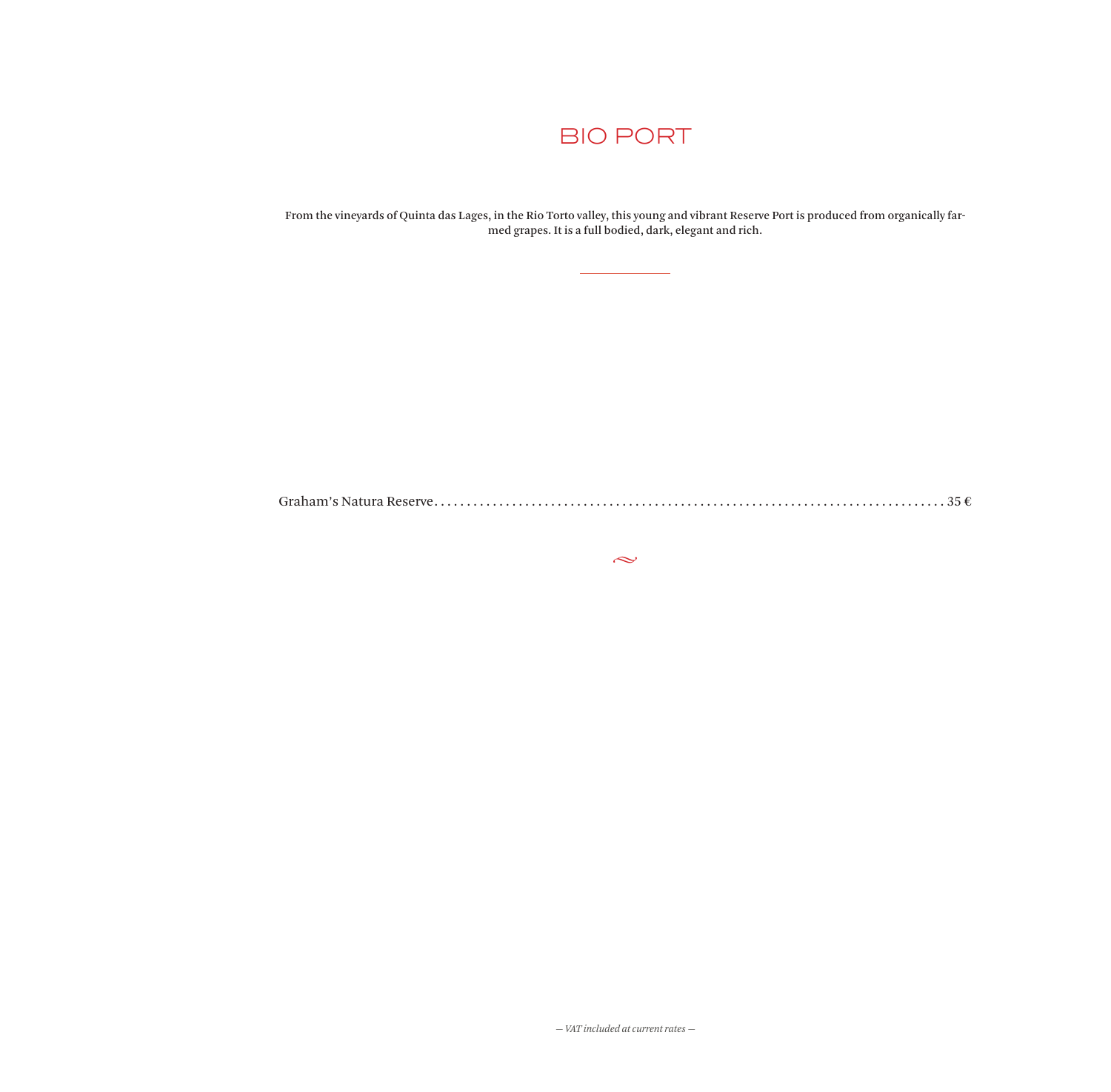# VINTAGE PORT

Vintage Port wines are produced only in exceptional years, generally three or four times a decade. To make a Vintage Port certain climatic conditions must be met throughout the vitivinicultural year. 18 months after the wine is produced, it is declared as Vintage and bottled. It ages slowly in bottle, developing unique complex characteristics.

Vintage Port wine can be taken young, when it is opaque with an exuberant concentration of fruit. Over time, Vintage Port ages slowly but surely in bottle, its fruity flavor softening over time to acquire secondary aromas that confer outstanding characteristics and an exquisite elegance which is almost silken in mouth.

The Symington family has produced some of the best Vintage Port wines of the past 100 years.

#### QUINTA VINTAGE

Graham's Stone Terraces Vintage 2016 . . . . . . . . . . . . . . . . . . . . . . . . . . . . . . . . . . . . . . . . . . . . . . . . . . . . . . . . . . . . . . . . 300 €

|--|

|--|--|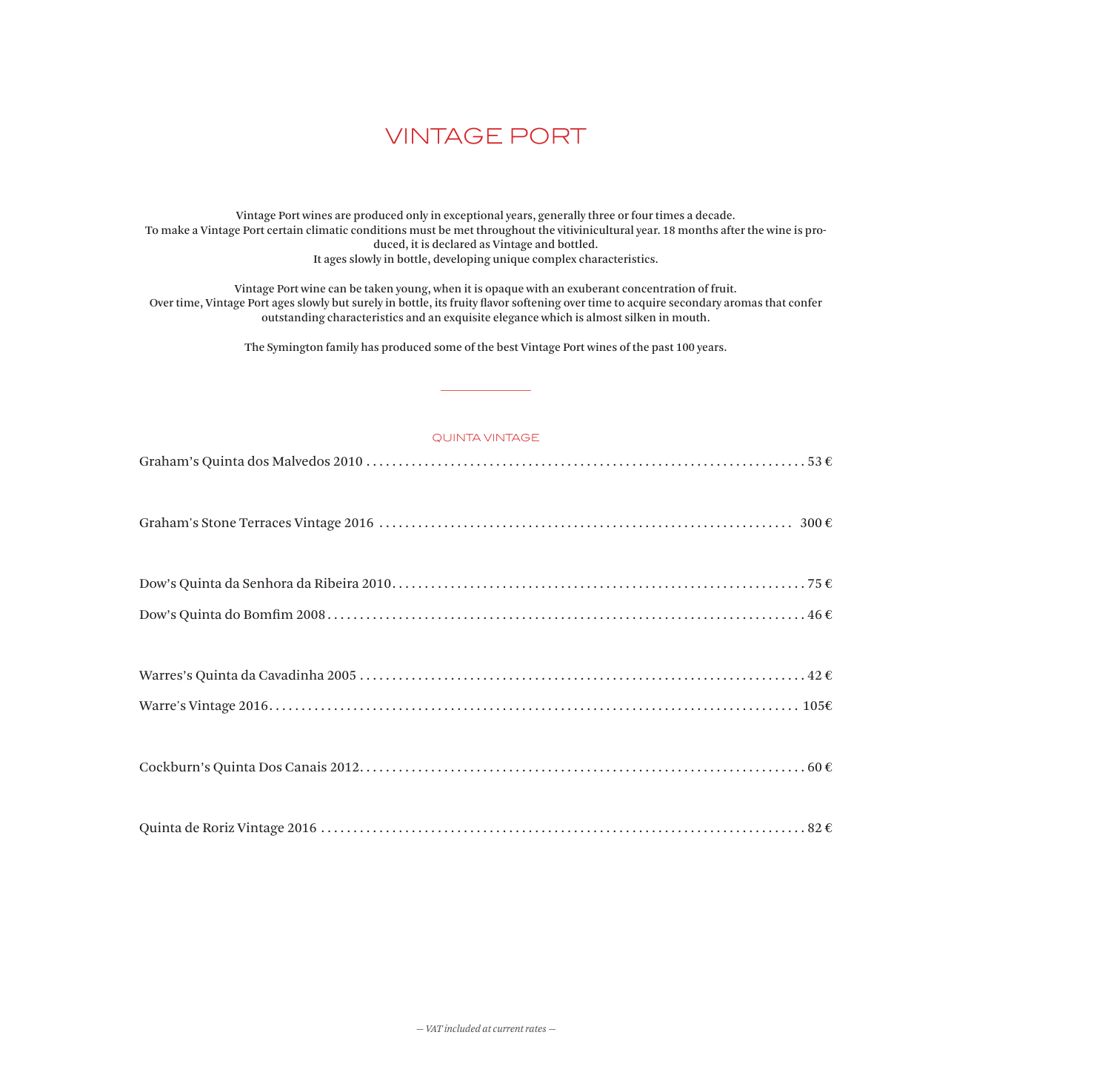#### **VINTAGE PORTS**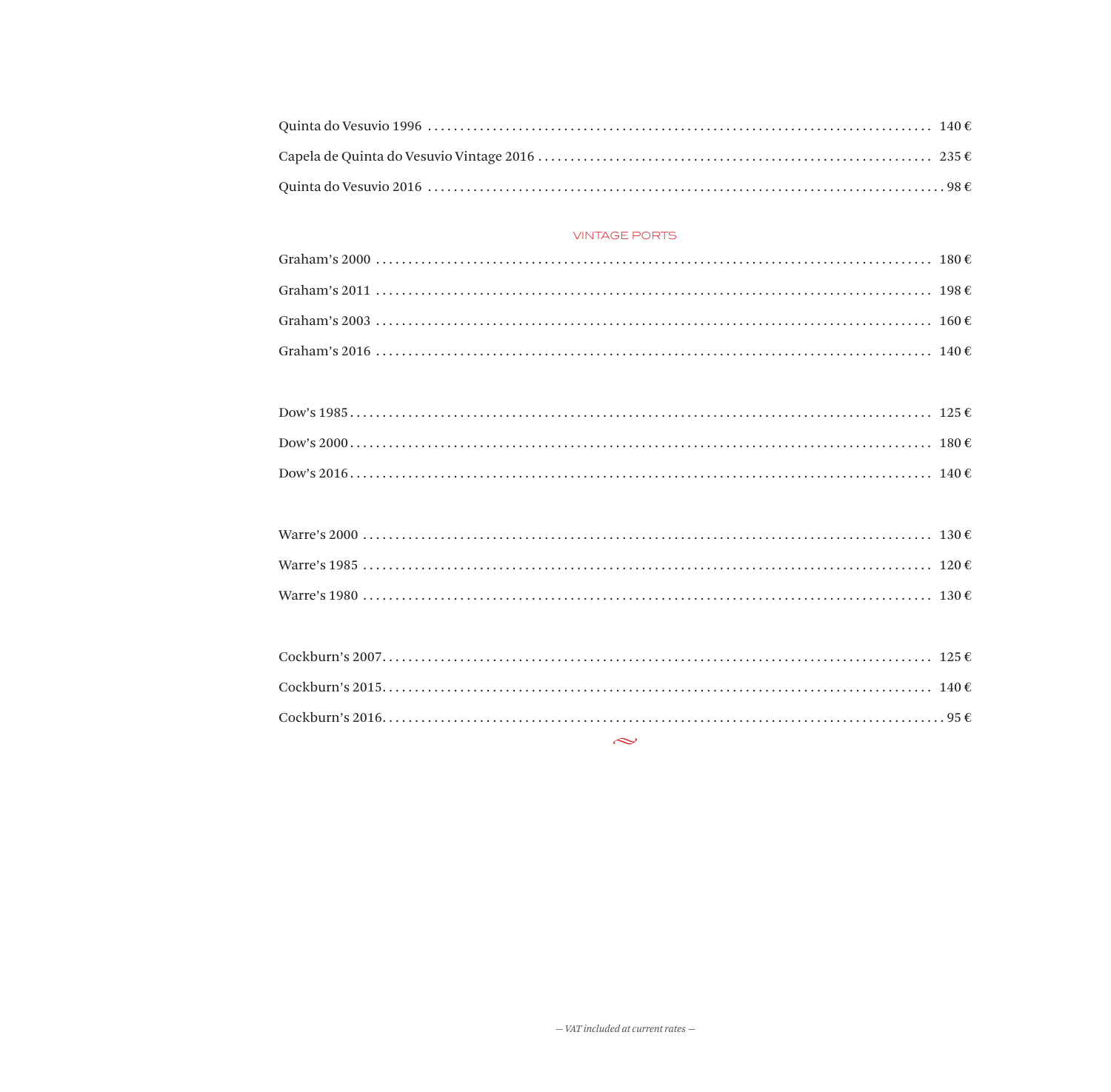# NE OUBLIE

Ne Oublie dates from 1882, the year in which Andrew James Symington arrived in Portugal. Just three casks of this extraordinary Port wine were handed down to his great grandchildren who have now decided to bottle one, entrusting the other two casks to future generations.

'Ne Oublie' means do not forget and bears witness to this family's commitment to the Douro and to Port through four generations. It is a journey in time, a guardian of the Symington family's memories, in liquid form.

When you savour this wine with more than 130 years of history you will share one of this family's most treasured heirlooms; a wine that symbolizes more than any other the rich legacy they have built, and continue to build, in their Douro Valley vineyards.

**Ne Oublie: "A synopsis of life and time" (World of Fine Wine).**

Ne Oublie 1882 . . . . . . . . . . . . . . . . . . . . . . . . . . . . . . . . . . . . . . . . . . . . . . . . . . . . . . . . . . . . . . . . . . . . . . . . . . . . . . . . . (5 cl) 800 €

بحہ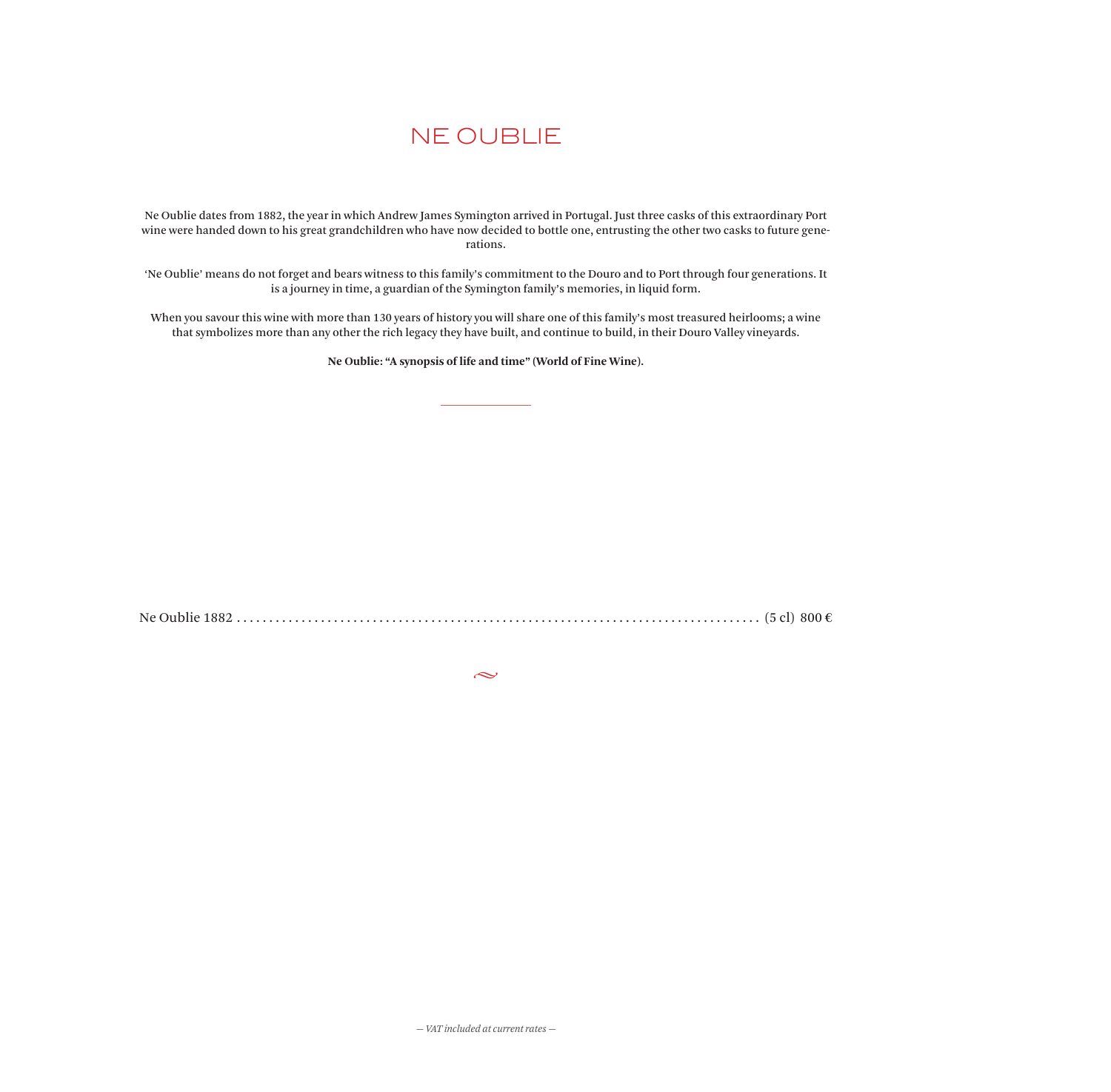# PORTS OF THE SYMINGTON FAMILY FRIENDS

 $\sim$ 

 $-$  VAT included at current rates  $-$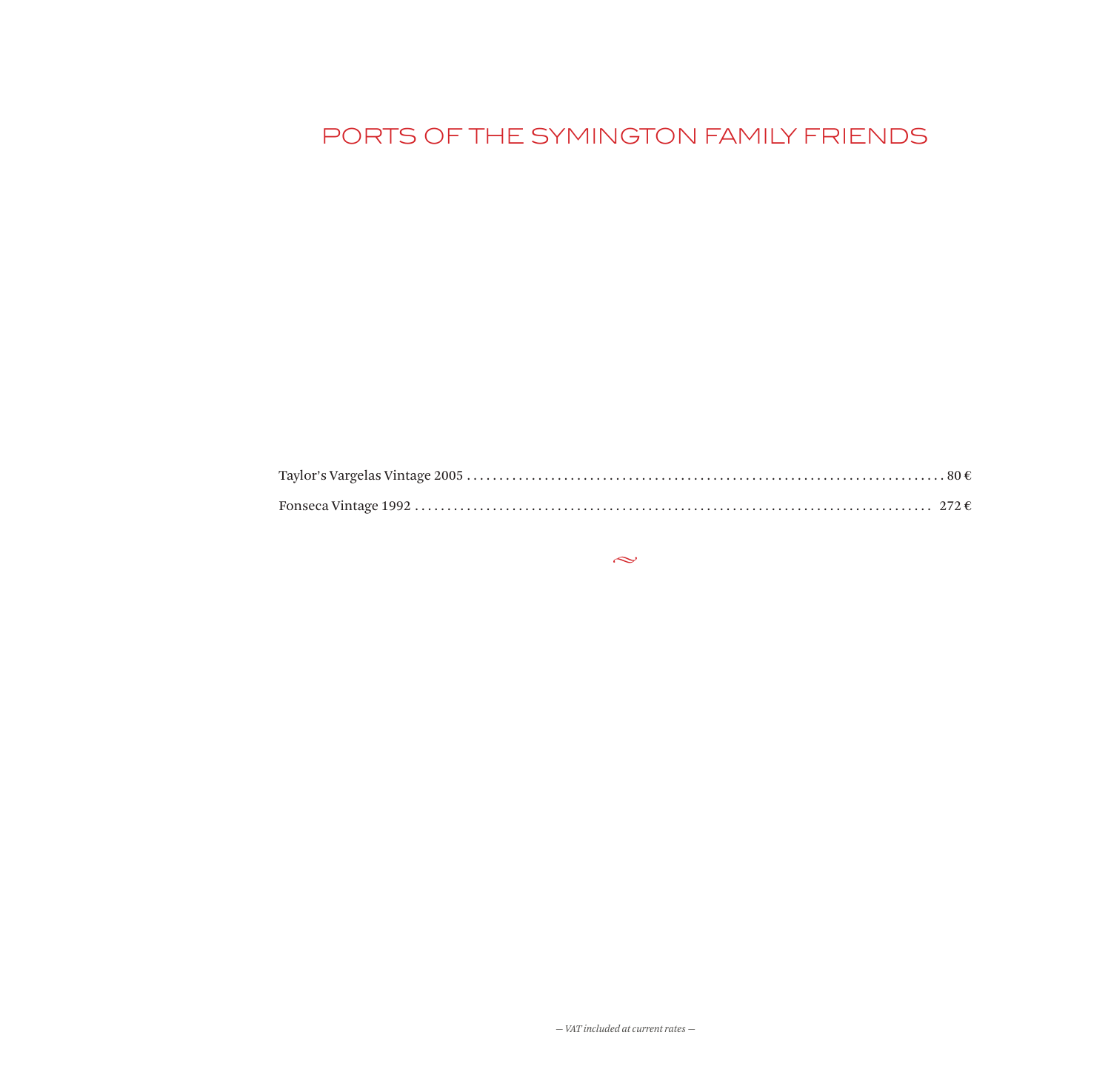# MADEIRAS

Blandy's Madeira's are made by the Blandy family, who have lived on the island of Madeira since 1811 and still own and manage their own Madeira Wine Company. The Symington family owns a small share in Blandy's Madeira, and are close personal friends of the Blandy family.

These wines are some of the finest that Madeira produces and are amongst the world's greatest fortified wines.